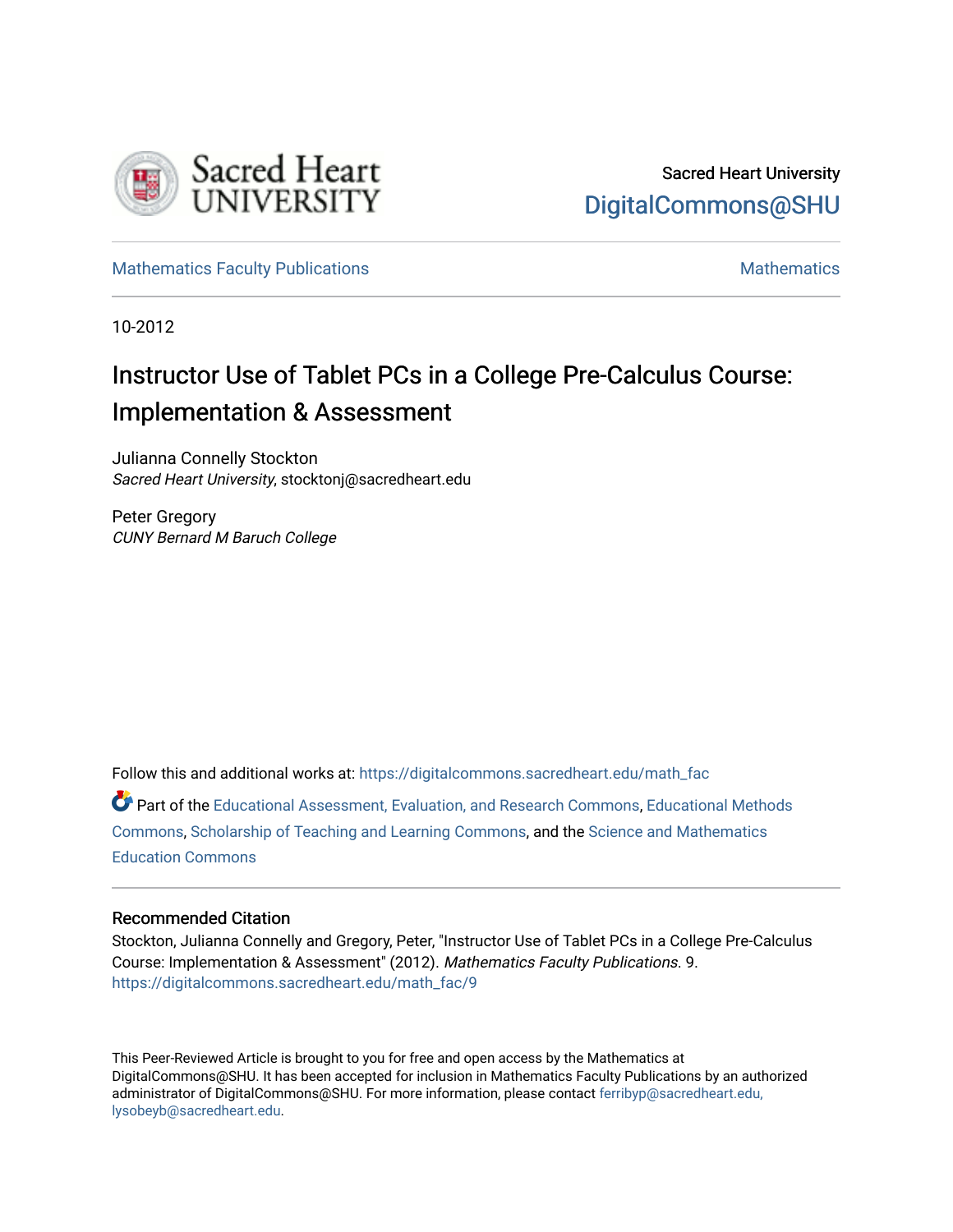# **Instructor use of Tablet PCs in a College Pre-Calculus Course: Implementation & Assessment**

Julianna Connelly Stockton *Sacred Heart University, USA*  stocktonj@sacredheart.edu

Peter Gregory *Baruch College, CUNY, USA*  peter.gregory@baruch.cuny.edu

A group of six math instructors used tablet PCs to teach their individual sections of a high enrollment gateway Pre-Calculus course in a diverse urban four-year college. Student performance in the experimental sections were compared to those in 31 other sections in terms of student retention, pass rates, and score on the department-wide standardized final exam. Student performance was higher in Tablet PC sections across all three measures, although in some cases the improvement was not substantial enough to improve students' overall course grades. Surveys of students and faculty in classes using a Tablet PC reflected overall positive impressions of the technology's use in mathematics classrooms.

## **Background**

This study investigated whether instructor use of a tablet PC in the classroom has a positive impact on student performance. In the Spring semester of 2010, a group of six math instructors used tablet PCs to teach their individual sections of the high enrollment gateway Pre-Calculus course in a diverse urban four-year college. Instructors wrote on the tablet PC's screen (which was then projected) instead of on a white board; this allowed for incorporation of a graphing calculator emulator, images and word problems from the online homework system, and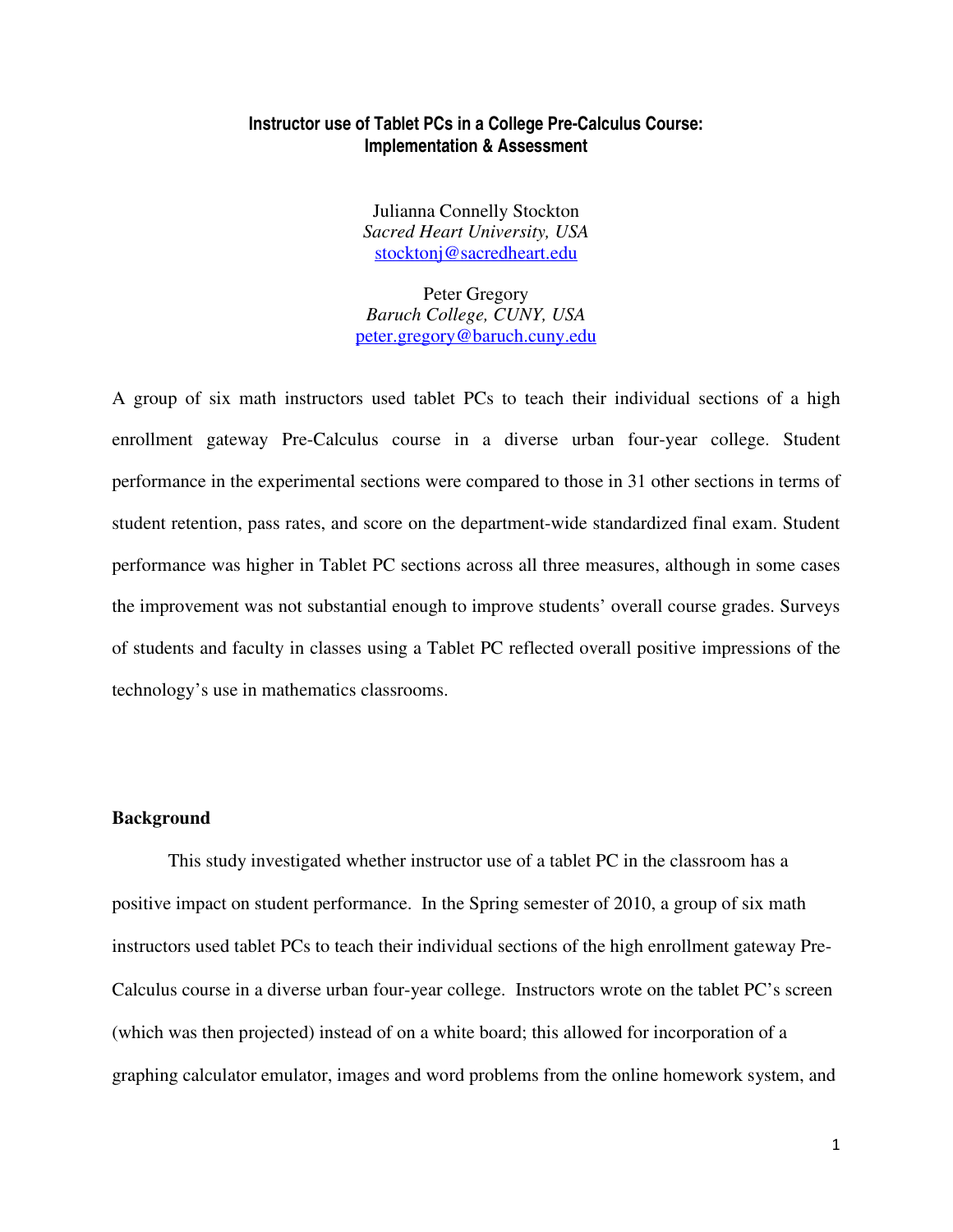data charts or graphs all alongside the handwritten notes. In order to see if the use of this technology improved student achievement, the final exam results of the tablet PC sections were compared with those of the 31 other sections in which instructors did not make use of a tablet PC. Surveys were also administered to the students in the six tablet PC sections to gauge their opinions and perceptions about the implementation of this relatively new teaching technology, and about the efficacy of the single-tablet classroom.

## **Literature Review**

The literature available on the use of the tablet PC as an instructional tool details various ways in which this technology can be implemented in the classroom. The tablet PC has been in use as an instructional tool in K-12 and college classrooms since the early 2000s, and educators recognized early on that the tablet PC could prove invaluable in helping make lectures as student-centered, interactive and engaging as possible (Cox & Rodgers, 2005). Previous studies on tablet PC effectiveness mainly present survey results that show instructors' and students' opinions about using tablet PCs in the classroom. Gupta (2009) presents several modes for using tablet PCs for teaching and learning and gives advantages and disadvantages for each; each of these modes falls into two categories: the "single-tablet" classroom, in which only the instructor has use of the tablet PC (Brophy & Walker, 2005; Fister & McCarthy, 2008; Galligan, Loch, McDonald, & Taylor, 2010; Gorgievski, Stroud, Truxaw, & DeFranco, 2005; Gupta, 2009; Lim, 2011; Schwager, Anderson, & Kerns, 2005; Weitz, Wachsmuth, & Mirliss, 2006; Yost, 2007), and the "multi-tablet" classroom, in which both instructors and students use tablets (Anderson, et. al., 2004; Berque, Bonebright, & Whitesell, 2004; Carruthers, 2011; Digiorgio, 2003; Filer,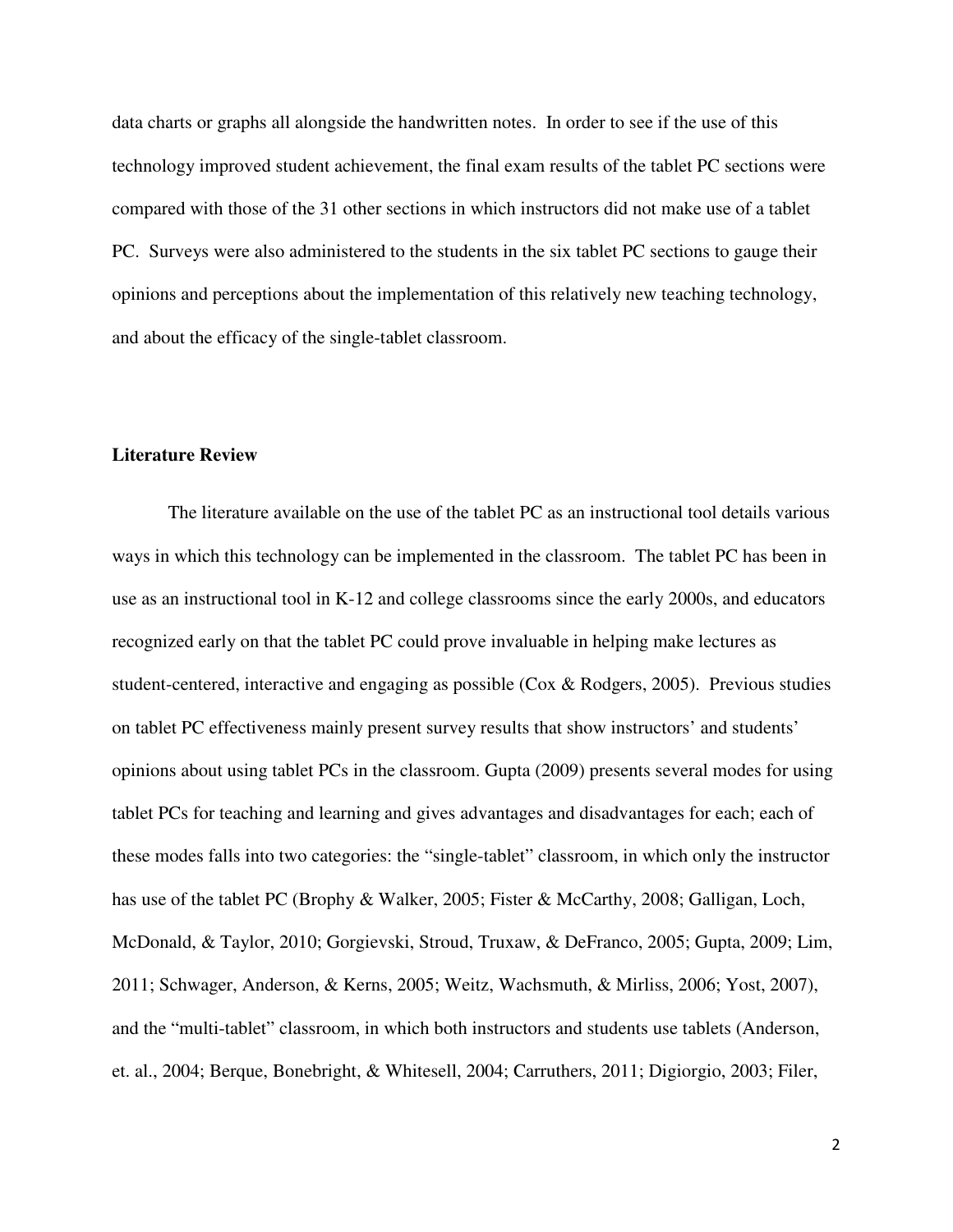Tront, Scales, & Olsen, 2008; Galligan et al., 2010; Hawkes & Hategekimana, 2009; Lohani, Castles, Johri, Spangler, & Kibler, 2008; Reins, 2007; Romney, 2011). Of course, whatever is possible in the single-tablet setting is also possible in the multi-tablet, but not vice versa.

 The tablet PC is used by the instructor in both types of classrooms to deliver lecture notes and lead class discussions. Brophy & Walker (2005) studied the benefits of the tablet PC operating as a whiteboard replacement; survey results from 41 students in a fourth year mechanical engineering class showed that students preferred a lecture delivered on the tablet PC to one given on whiteboards because the notes were more clearly displayed and the instructor was able to face the class for the entire lecture. Gorgievski et al. (2005) reported similar survey results from a Calculus class of 103 students. Students perceived that the use of the tablet PC enabled them to pay closer attention during class, thereby helping them to better understand the presented material. Tablet PCs also allow the instructor to include multimedia in lectures more easily and document this inclusion in the lecture notes (Brophy & Walker, 2005). Although some studies mentioned the fact that the notes produced and displayed on the tablet PC are posted and shared online with students after (and in some cases, before) class, they did not emphasize that this ability to archive lecture notes is one of the most important features of the tablet PC and the main reason why students would feel that they are better able to pay attention during class (Gorgievski et al., 2005; Brophy & Walker, 2005). The importance of archived lecture notes was addressed by Fister & McCarthy (2006), who found that 93.1% of 682 students in tablet PC classrooms from 2004 to 2006 downloaded the archived tablet created notes at some point during their course. Student survey results from this same study indicated that students believed that use of the tablet PC "increased instructor effectiveness" and "promoted student learning" (Fister & McCarthy, 2008, p. 291).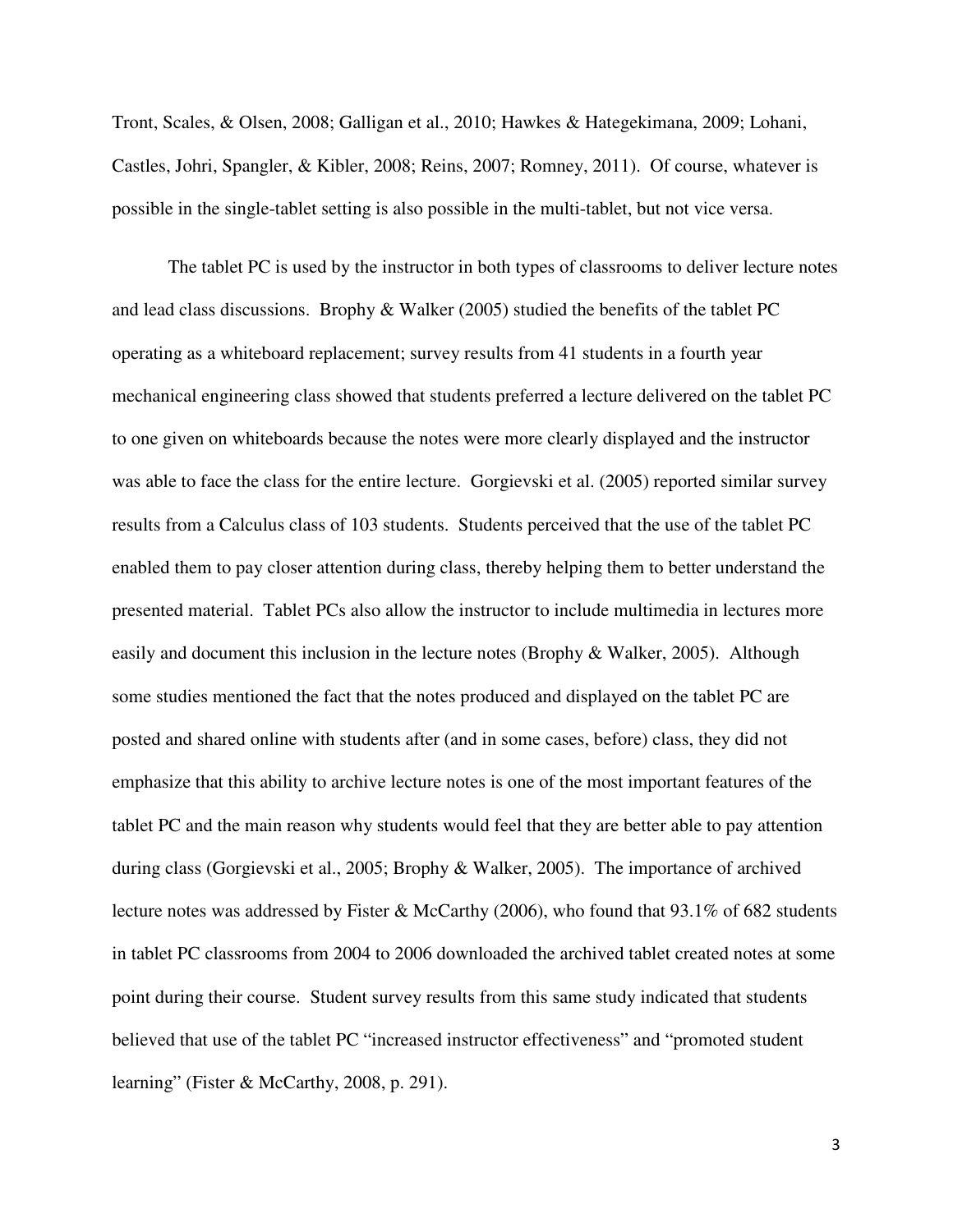While it has been reported that the multi-tablet approach improves student attention (Hieb & Ralston, 2010), assessment outcomes (Hawkes & Hategekimana, 2009; Hieb & Ralston, 2010), and collaboration (Carruthers, 2011; Ellington, Wilson, & Nugent, 2011; Reins, 2007), a significant problem arising when both instructor and students using tablet PCs during class is the tendency for students to be easily distracted by the availability of other programs and features of the technology. Berque et al. (2004) surveyed students in a multi-tablet setting who indicated that email, instant messaging and internet browsing distracted them during class. In a later study, Kraushaar et al. (2008) found that, on average, a student using a tablet PC during a 75 minute class opened 93 programs or windows not pertaining to the course.

The potential for this type of distraction has led several institutions to implement multitablet classrooms in conjunction with a program that limits student access to certain programs and/or websites. Additionally, many of the educational benefits in a multi-tablet classroom relate to the potential to synchronize the screen inputs across tablet PCs, allowing instructors to view student work in real time and to project selected inputs on the main screen (Donovan & Loch, 2012). Much of the research on the multi-tablet classroom has therefore required the introduction and discussion of two technologies: the tablet PC, and a software package that allows real-time communication during class between instructor and student tablets while limiting access for students to online distractions (Anderson et al., 2004; Hieb & Ralston , 2010). Hawkes & Hategekimana (2009) found that the use of tablets by both students and instructor in freshman-level math had a positive impact on student performance on quizzes and tests. Hieb & Ralston (2010) found that the use of tablet PCs seemed to decrease the percentage of students receiving D, F or W grades as compared to the percentage of students receiving those grades in a non-tablet classroom. In a recent longitudinal study, Romney (2011) reported a higher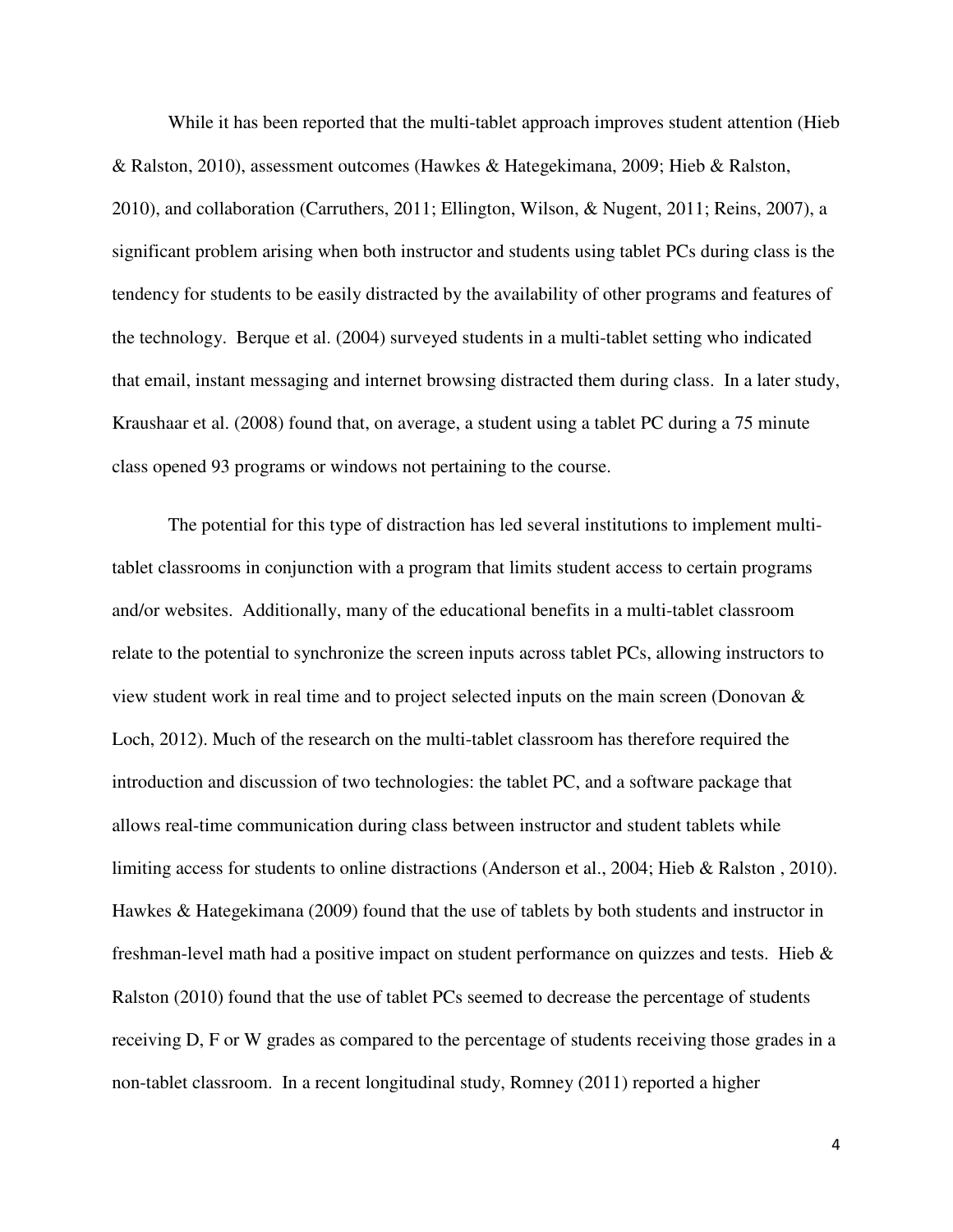percentage of students from a networked tablet PC class continuing to pursue STEM majors in subsequent semesters as compared to students who started out in the same mathematics class taught without use of tablet PCs.

 Several institutions select a single-tablet model instead of the multi-tablet approach in order to avoid the issue of student distractions or for budgetary and logistical reasons. Previous research supports the idea that even a single-tablet approach can make a positive difference in teaching and learning. In the single-tablet classroom, the instructor uses the pen capabilities of the tablet PC in conjunction with a note-taking software package like Windows Journal or Microsoft OneNote to write notes on the tablet PC screen, and project the screen of the tablet via a classroom LCD projector onto a large screen at the front of the classroom. In some cases, instructors use the pen capabilities to annotate prepared Powerpoint slides during class (Galligan et al., 2010; Gupta 2009; Mock, 2004). This practice of writing on a tablet PC screen ostensibly limits the amount of space on which the instructor can write, but as long as the classroom projector infrastructure is already in place, that seems to be one of only a few drawbacks to using the tablet PC as a lecture delivery tool. Additional drawbacks from the faculty perspective in implementing a single-tablet classroom include the learning curve for faculty in making the switch from writing on a whiteboard to implementing, in a meaningful way, all the relevant features, of the tablet PC (Lim, 2011; Schwager et al., 2005; Weitz et al., 2006). That is to say, in order for the single-tablet PC approach to have any effect at all on teaching and learning it must be used in a way that makes giving a lecture using the tablet PC different in quality and content than giving notes on a whiteboard.

Most of the studies concerning single-tablet classrooms to date have focused on either student or instructor perceptions of the efficacy of using the tablet PC as a lecture delivery tool,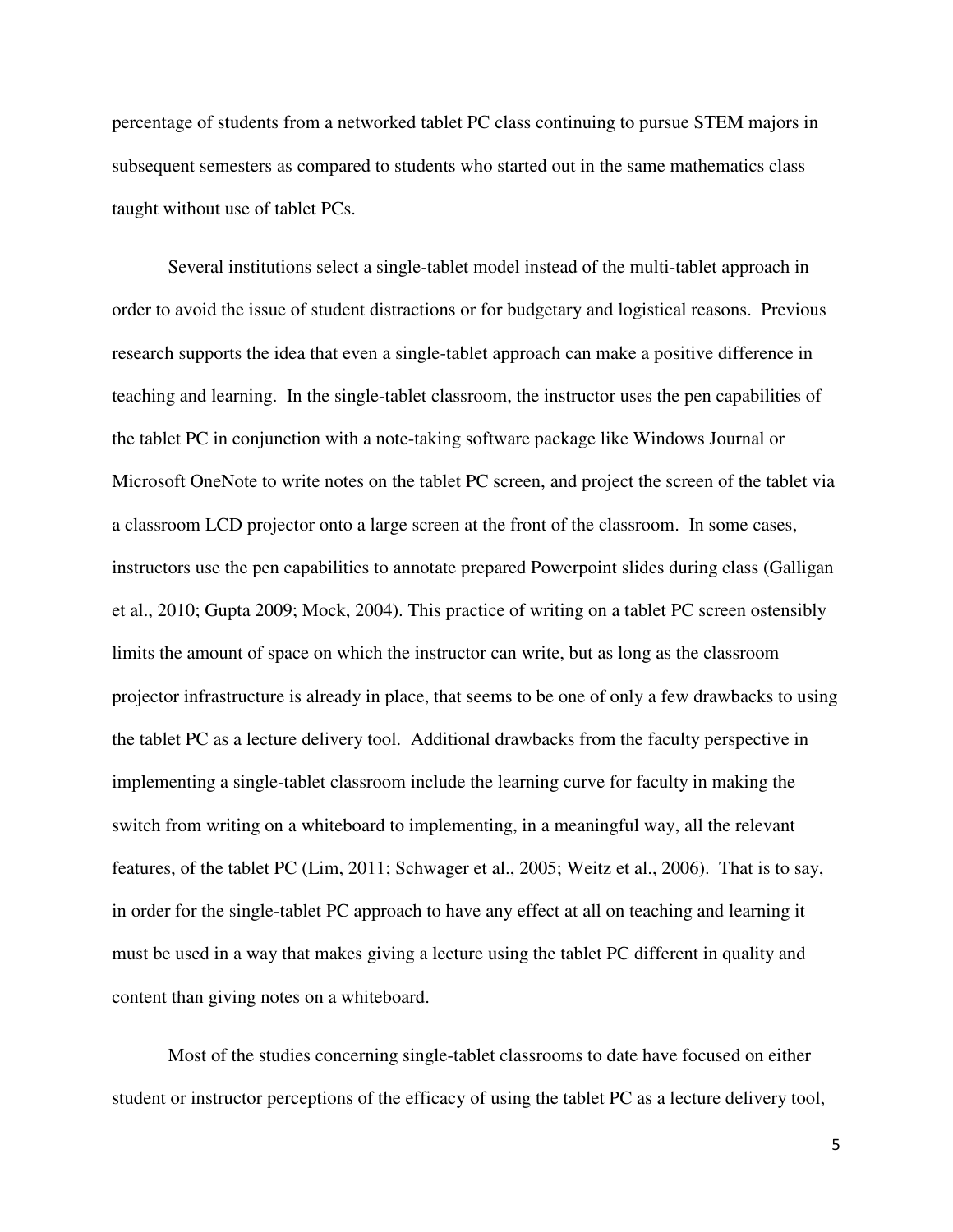with surveys finding that both faculty and students tend to view use of the tablet PC favorably. Gupta (2009) also suggested that use of the tablet PC resulted in improved student attendance. Nonetheless, the present study is the first involving the single-tablet PC classroom to evaluate how the use of the tablet PC affects student performance on standardized departmental assessments.

# **Methodology**

# **Participant Selection: Instructors**

As part of a larger joint experiment between the mathematics and psychology departments, twelve instructors were selected from those who responded to a call for volunteers from the department chair. Of those who volunteered, six were chosen to work with Tablet PCs. The other six volunteers were involved in the psychology portion or as part of a control group. The six Tablet PC instructors were a mix of adjunct  $(n=2)$  and full-time  $(n=4)$  faculty, with a variety of years of experience teaching and representing a mix of genders, race, age, and seniority at the institution. For the purposes of the mathematics experimental portion (the focus of this study), the experimental group is considered the six instructors working with Tablet PCs during that semester and this experimental group will be compared to the rest of the mathematics instructors, adjunct and full-time, as none of the other instructors were actively using Tablet PCs in their classes that semester. Each of the six instructors selected for participation in the experiment taught only one section of the Pre-Calculus course.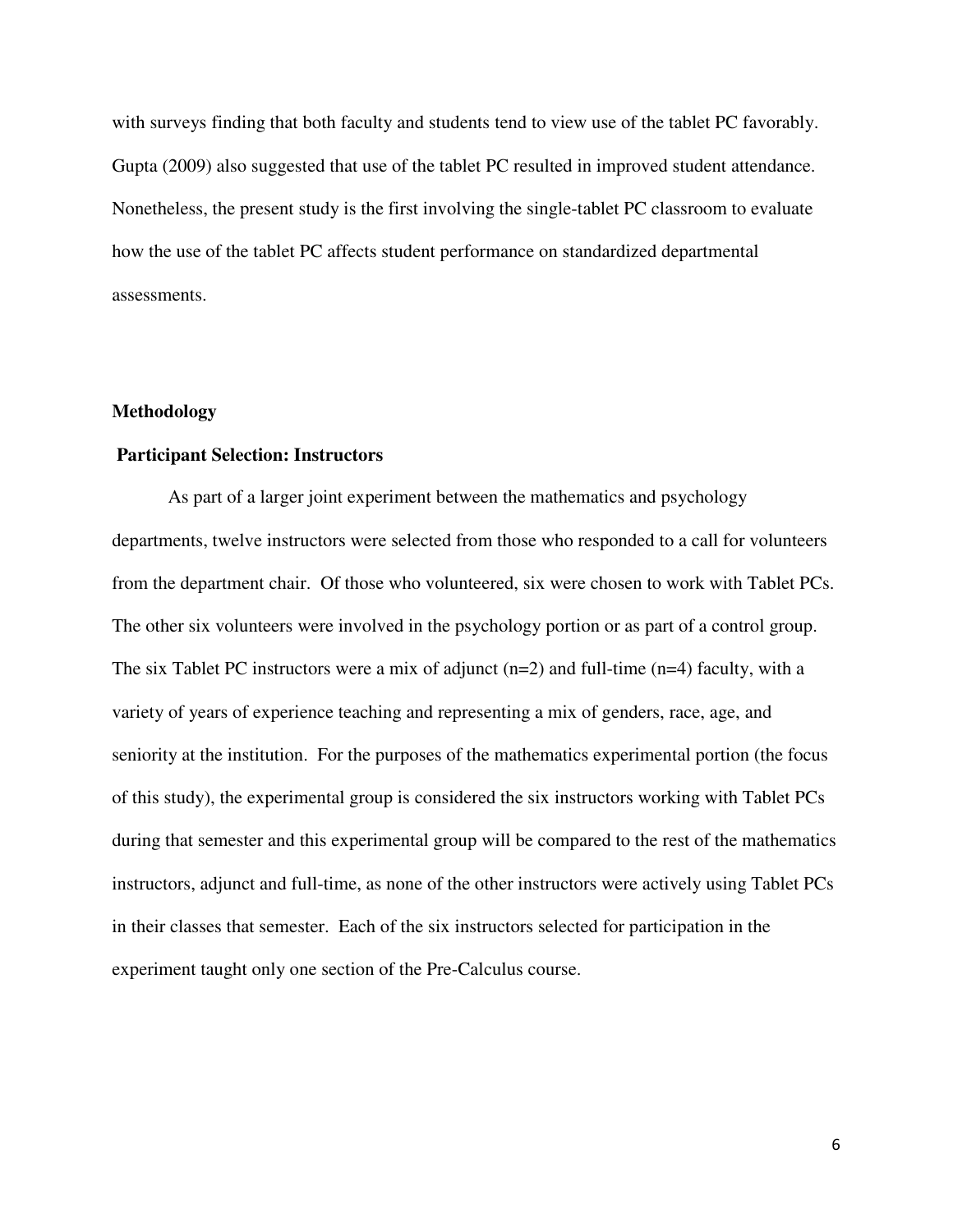## **Participant Selection: Students**

The course identified for the project was MTH2003: "Pre-Calculus with Elements of Calculus". All six instructors had taught the course before. The Pre-Calculus course was identified as a course in which critical concepts and skills were developed that would be necessary for students' future academic success, particularly in the business major. It is also commonly seen as a "gatekeeper" course that students may need to take multiple times before passing and so the issues of student performance (pass rates) and student persistence (retention rates) are clear concerns for the institution regarding this course. Each section of Pre-Calculus was capped at 30 students, and enrollment in the experimental sections took place as part of the college's standard enrollment and registration processes – so students did not know in advance that they had enrolled in an experimental section. A total of 828 students enrolled in MTH2003 at the beginning of the Spring 2010 semester (640 students across 29 day sections, 188 from 8 evening sections), of whom 154 were enrolled in one of the six experimental sections, for a total of 129 day and 25 evening students. Exam performance data is regularly collected by the mathematics department each semester for teaching assessment purposes and so was available, in aggregate, for comparison purposes between the six Tablet PC sections and the remaining sections of the course during the Spring 2010 semester.

#### **Preparation: Faculty Development**

Participating instructors were selected early in the Fall 2009 semester and spent the next few months preparing to teach the experimental Pre-Calculus sections in the Spring 2010 semester. Over a period of four 2-3 hour faculty development sessions, the six instructors were introduced to the Tablet PC and worked together to develop materials for implementation in the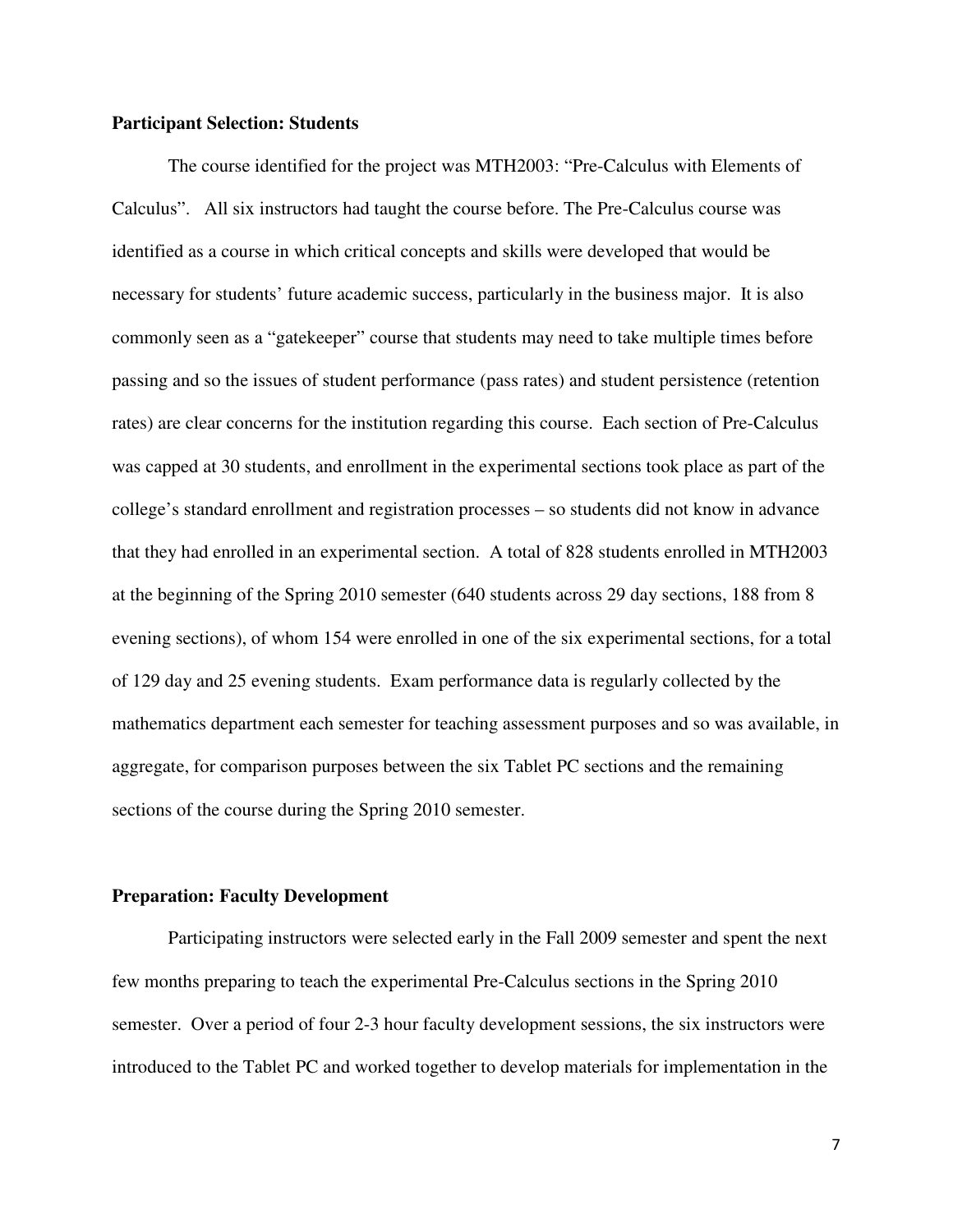following semester. A general introduction to the technology and software options was provided by a member of the college's information technology staff. Only one of the six instructors had prior experience using a Tablet PC in teaching mathematics courses – he led one of the faculty development sessions and served as a general technical resource for the rest of the teaching team. The remaining five instructors had varying levels of technical proficiency and comfort levels with the new technology. Additional faculty development focused on incorporation of graphing calculator technology for visualization of Pre-Calculus concepts and troubleshooting specific software questions. Use of both Microsoft OneNote and Windows Journal were explored, and the instructors ultimately made their own software selection based on individual preferences. Each computer was also equipped with a Virtual Texas Instrument emulator for the TI-89 (the department standard required calculator for MTH2003), Adobe Acrobat for PDF editing, and the standard Microsoft Office suite.

#### **Implementation**

All six instructors used Tablet PCs in teaching their Pre-Calculus section. Individual techniques for incorporating the Tablet PC varied slightly between instructors but in general included the following activities:

• Writing on the Tablet PC screen instead of on the white board, which was then projected on a large screen in the front of the classroom (in most rooms the screen covered the white boards, so the Tablet PC served as a direct replacement, rather than supplement, to board writing). This included both typing and hand-writing text, writing mathematical symbols and expressions, writing in multiple colors, and drawing sketches of graphs or other mathematical images.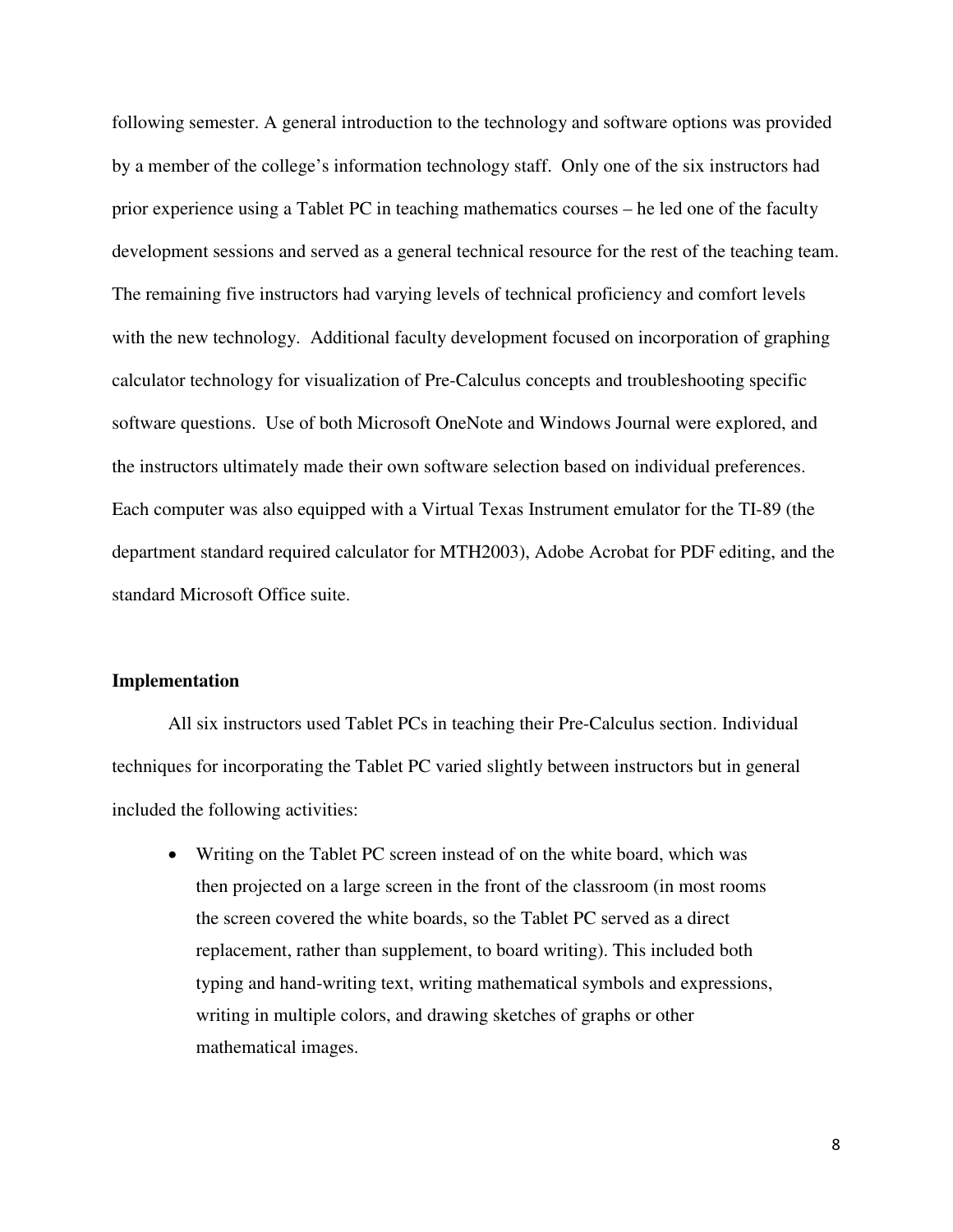- Demonstration of homework problems from the online homework system WeBWorK, including "live" problem testing and solution entry.
- Incorporation of pre-typed word problems from PDF files (e.g. homework, sample exams)
- Demonstration of graphing techniques via TI-89 emulator
- Incorporation of graphs generated on TI-89 emulator as images embedded within class notes
- Incorporation of graphs or other numerical data representations from programs such as Microsoft Excel

Several of the instructors had previous experience projecting the TI-89 emulators, WebWork online homework system, and Excel charts in class from a standard laptop. They found the impact of these programs was enhanced by the additional functionality a tablet PC provided. For example, once material from these outside sources was incorporated into the class notes file, it could be written over with a pen tool – instructors used this feature to label key points on a graph, underline or highlight portions of a sentence in a word problem, or add additional comments to previously prepared material.

Another important feature of the tablet PC notes system was the ability to combine all of the handwritten notes, WebWork example problems, graphing calculator images, and other programs into a single file representing the entire day's material. After each class, instructors would save the resulting notes as PDF files and post the notes on the class's Blackboard site. Some instructors also used the Tablet PC to write up answer keys for homework, quizzes, and/or in-class exams and posted those on Blackboard as well. One proposed use of the Tablet PCs during the semester development meetings was for instructors to be able to respond to student questions via email more easily (writing out a response and attaching as a PDF instead of trying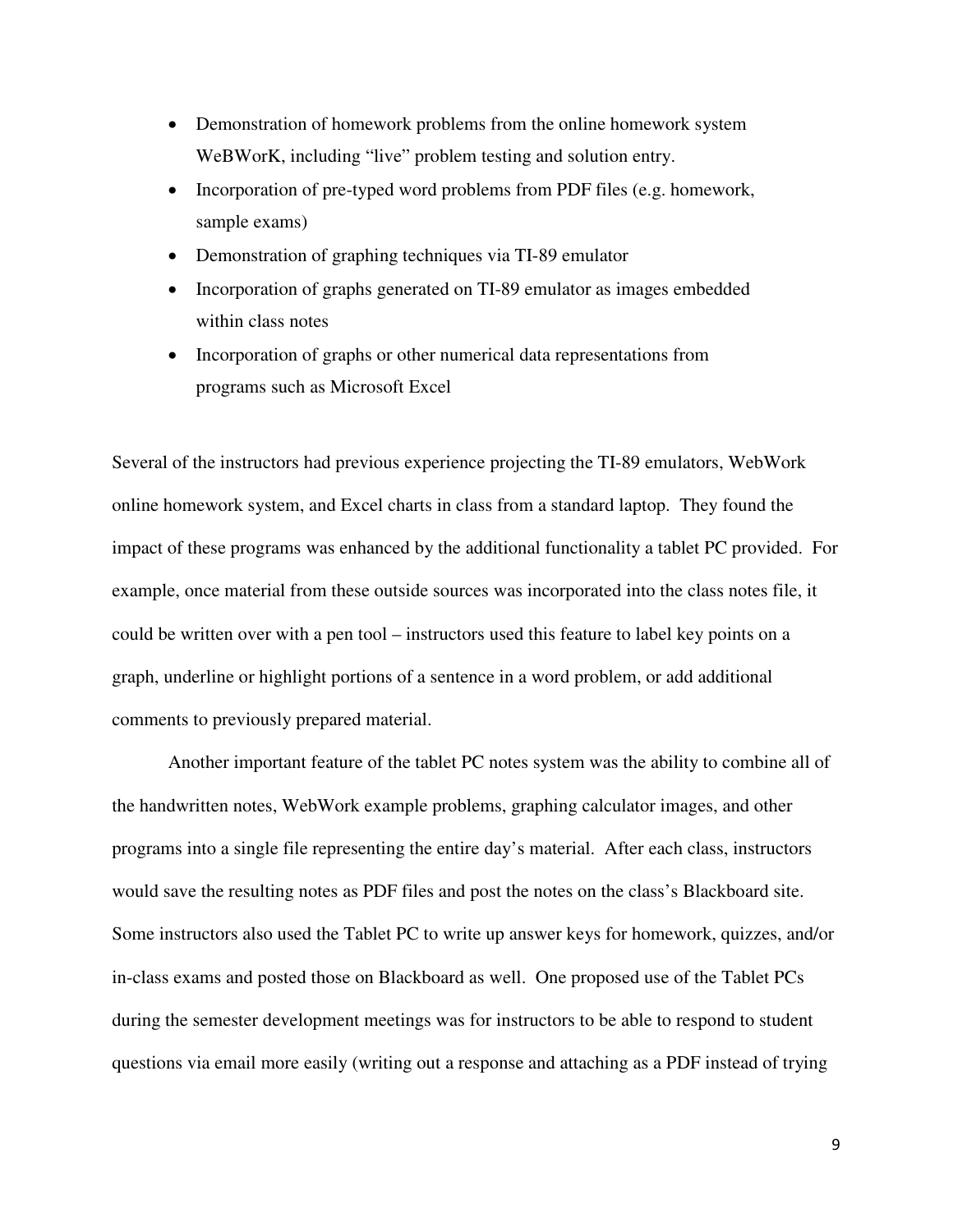to type mathematical notation in the body of an email), but the participating instructors reported making use of this feature only rarely, if at all, throughout the semester.

In addition to the faculty development sessions held in preparation for the experimental semester, the six instructors also met every two weeks for the duration of the semester to discuss their progress and troubleshoot issues as they arose. Some faculty members experienced technical difficulties with their hardware or the equipment in their classroom, but ultimately each instructor was able to use the Tablet PC in class for the majority of the class meetings that semester.

# **Data Collection**

# **Assessment**

The department uses a standardized final exam across all sections of the introductorylevel mathematics courses. The exam consists of 35 multiple choice questions, 25 of which are to be done without a calculator and then 10 more questions for which a TI-89 calculator may be used. The exam is written by a full-time faculty member selected on a rotating basis each semester. After drafting, the exam is checked for accuracy and difficulty level by a few other faculty members and may be revised repeatedly. Once the exam is finalized, multiple versions are generated (through rearrangement of question order and answer choice order per question) to minimize the possibility of cheating. Also, all sections of the same course take the common final exam at the same time.

The exam is scored by Scantron machine. Each question is worth 3 points (so there is a built in bonus – 35 or 34 questions correct are both scored as 100%. 33 questions correct is a final score of 99%, and so on). The mathematics department requires that students pass the final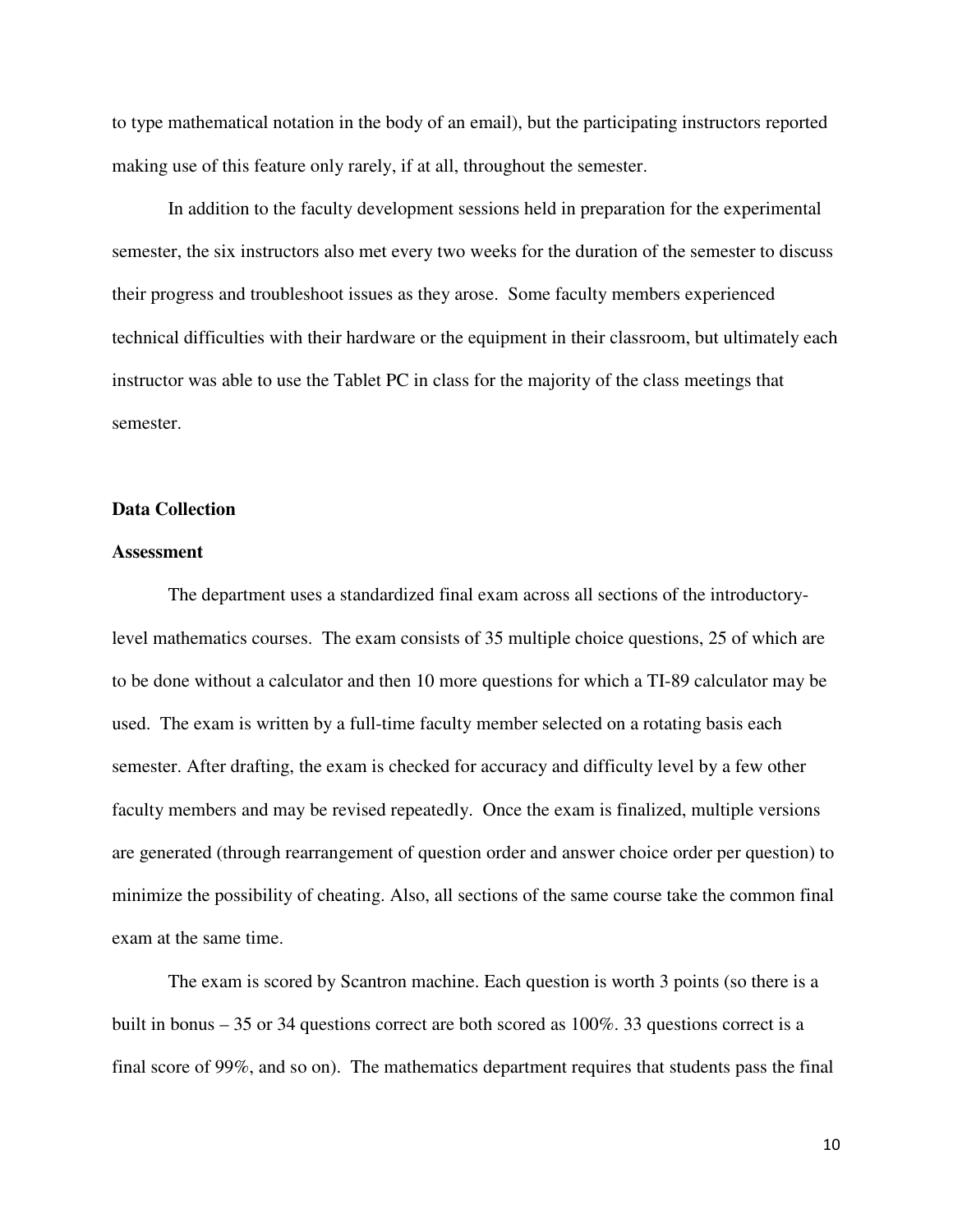exam with a 50% or better (at least 17 questions correct) in order to pass the course, regardless of performance and grades from the rest of the semester. Because of this requirement, and due to the inherent variability in individual instructors' grading policies, experimental sections were compared to the control group on the basis of student performance as measured by the pass rate on the final exam. This data was also available (in summary form) for the MTH2003 course for the previous 10 semesters, allowing for a longitudinal comparison as well.

Another area of interest identified by the department was that of student persistence and retention in mathematics courses. The department collects data each semester on withdrawal rates and so retention of students in the six experimental sections could be compared to retention in the remaining 36 sections.

# **Survey**

In addition to the exam scores, researchers also surveyed students in the six experimental sections about the implementation of Tablet PCs in their class and the students' use of various Tablet PC-generated materials. The survey included both a frequency-of-use assessment and room for free response comments from students regarding their perceptions of possible advantages or disadvantages of using Tablet PCs in teaching mathematics. Student survey responses were collected from all six experimental sections. Frequency of use reports were not significantly different across the six sections and so are reported in aggregate. Free-response portions of the survey were analyzed for common themes as well as strongly positive or strongly negative views. These responses helped identify areas of use that mattered most to students, which were occasionally different from those predicted by the participating instructors.

11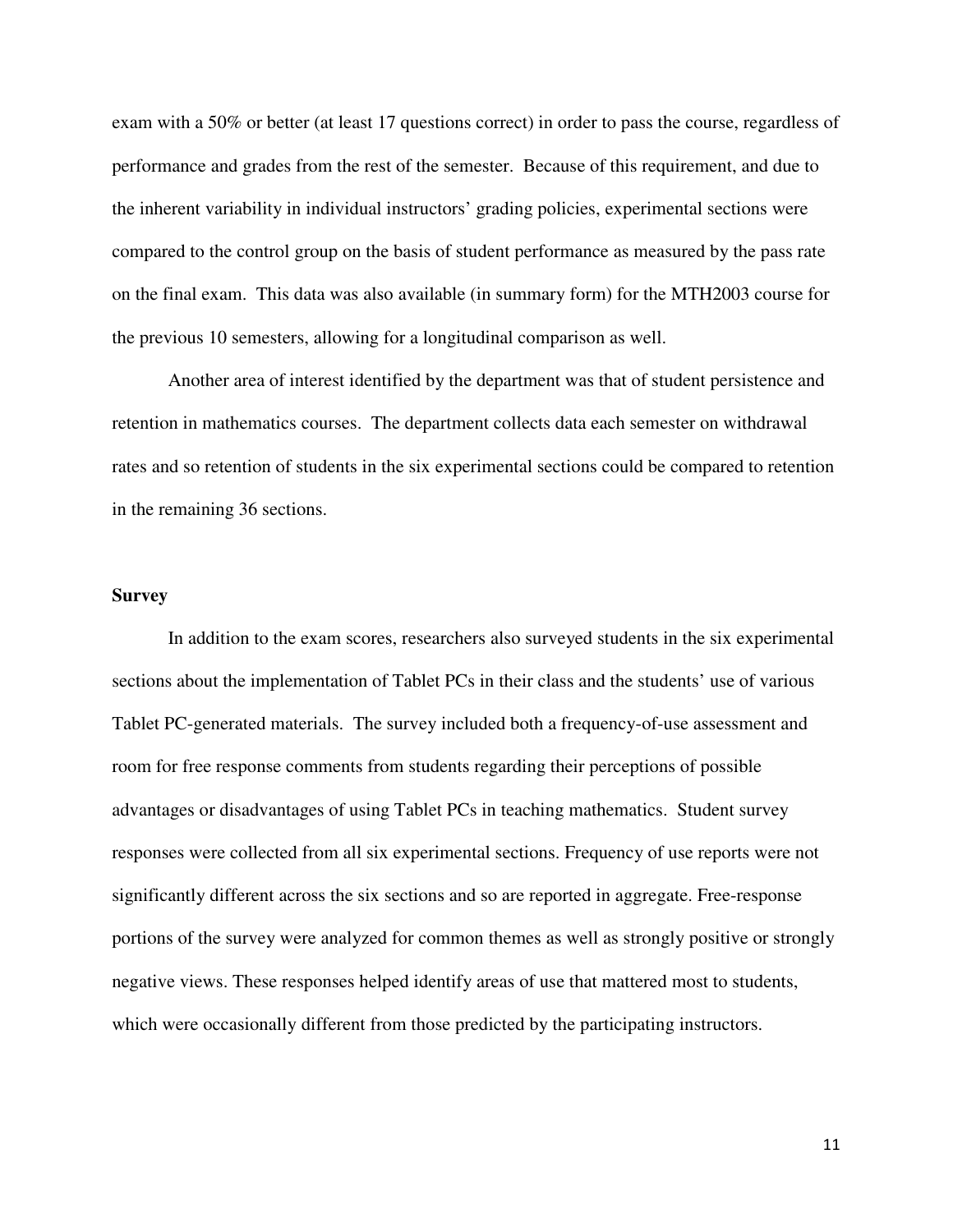# **Results & Discussion**

## **Exam Results**

A number of indicators were tracked to determine impact of instructor use of Tablet PCs on student performance. These included withdrawal rates (as a measure of retention), pass rates on the department's standardized final exam, and scores on the standardized final exam. Course grades and overall course passing rates were deemed subject to too much variability per instructor and so were not included in the analysis.

Evening sections of this course historically feature a different student population from the day sections, consisting of more part-time students and students working full-time jobs. Regardless of Tablet PC use, students in the evening sections were found to have significantly lower scores on the common final compared to students in day sections (evening average: 18.57 vs. day average:  $20.80$ ,  $p = .000$ ). Additionally, only one of the Tablet PC experimental sections was a night section, making it impossible to differentiate effects of the Tablet PC from that of the particular instructor. Therefore, the data sample for comparison was restricted to the 639 students in day sections ( $n = 128$  from the 5 sections with a Tablet PC and  $n = 511$  from 22 sections without a Tablet PC). Table 1 shows the difference in withdrawal rates for these two groups. Retention appeared higher in classes where a Tablet PC was used, but the difference was not found to be statistically significant ( $p = .061$  in a one-sided Fisher's Exact test).

|                           | <b>Students Taking</b> | <b>Students Enrolled At</b> |                       |
|---------------------------|------------------------|-----------------------------|-----------------------|
|                           | Final Exam             | Beginning of Semester       | <b>Retention Rate</b> |
| <b>Tablet Classes</b>     | .05                    | 128                         | 82%                   |
| <b>Non Tablet Classes</b> | 384                    | 511                         | $75\%$                |

**Table 1: Retention Rates**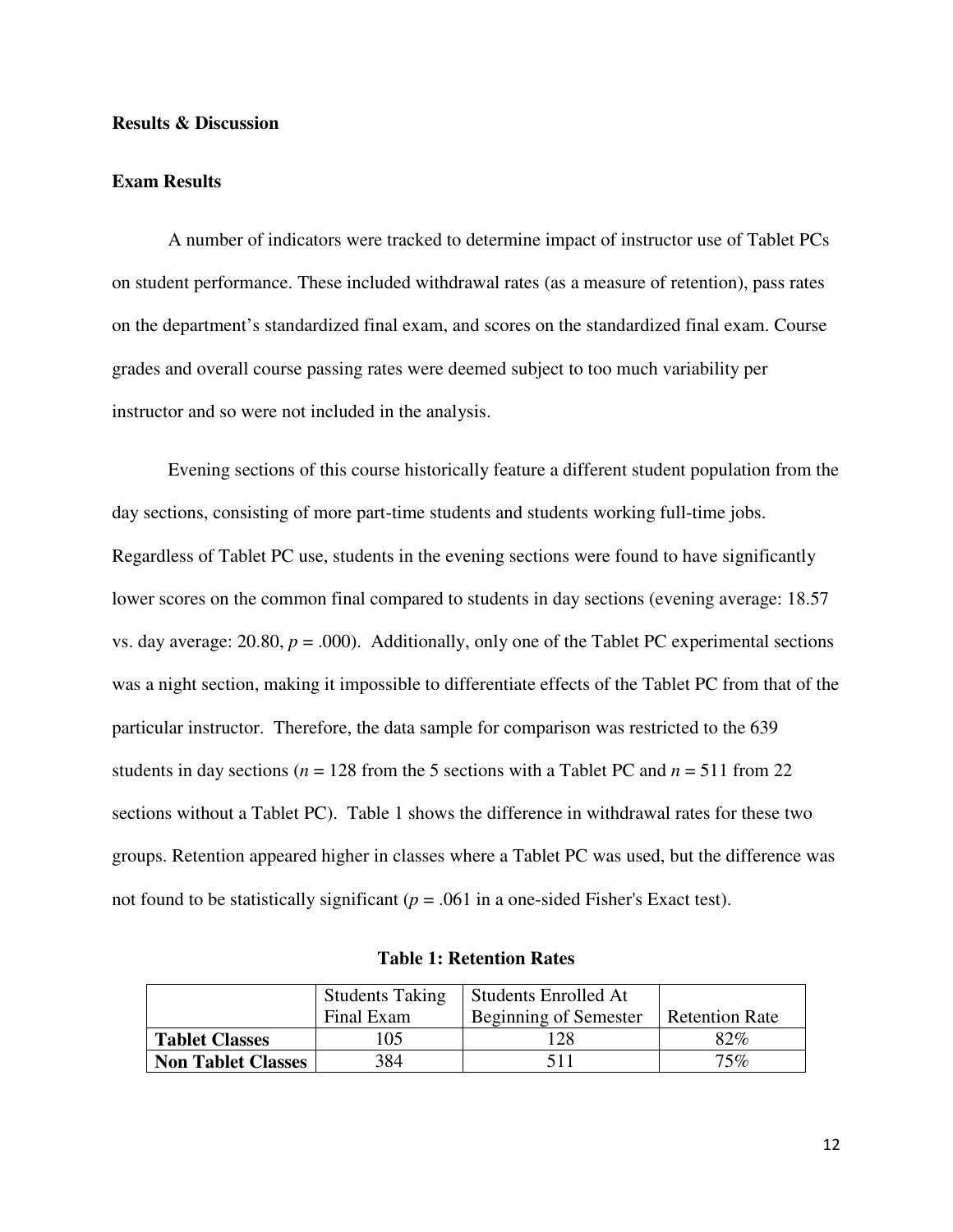Pass rates on the department final exam were determined as the number of students who passed the exam (defined as scoring 50% or better) out of the total number of students who took the exam (so students who withdrew are not counted in this statistic). The pass rate for students in day sections using a Tablet PC was significantly higher  $(p = 0.032)$  than that of students in day sections without a Tablet PC, according to a Pearson Chi-Square test.

**Table 2: Pass Rates** 

|                           | <b>Students Passing</b> | <b>Students Taking Final</b> |           |
|---------------------------|-------------------------|------------------------------|-----------|
|                           | Final Exam              | Exam                         | Pass Rate |
| <b>Tablet Classes</b>     |                         | 105                          | 87%       |
| <b>Non Tablet Classes</b> | 296                     | 384                          | $77\%$    |

In a Levene Test for Equality of Variance between the two groups, equal variance was rejected ( $p = .013$ ), confirming higher variance in the non-tablet group (Standard deviation 5.615) than the tablet group (standard deviation 4.776). Because equal variance could not be assumed, a Welch's (unpaired) *t*-test was used to compare the equality of means of the exam scores from each sample group.

**Table 3: Final Exam Scores** 

|                       |             | Mean Final Exam Mean Final Exam |
|-----------------------|-------------|---------------------------------|
|                       | Score (Raw) | Score (Percentage)              |
| <b>Tablet Classes</b> | 21.93       | 65.79%                          |
| <b>Non Tablet</b>     | 20.49       | 61.47\%                         |
| <b>Classes</b>        |             |                                 |

The difference in mean scores was statistically significant (*p* = .009, 2-tailed *t-*test), with the tablet group scoring higher (on average) than the students in a non-tablet section. Note that both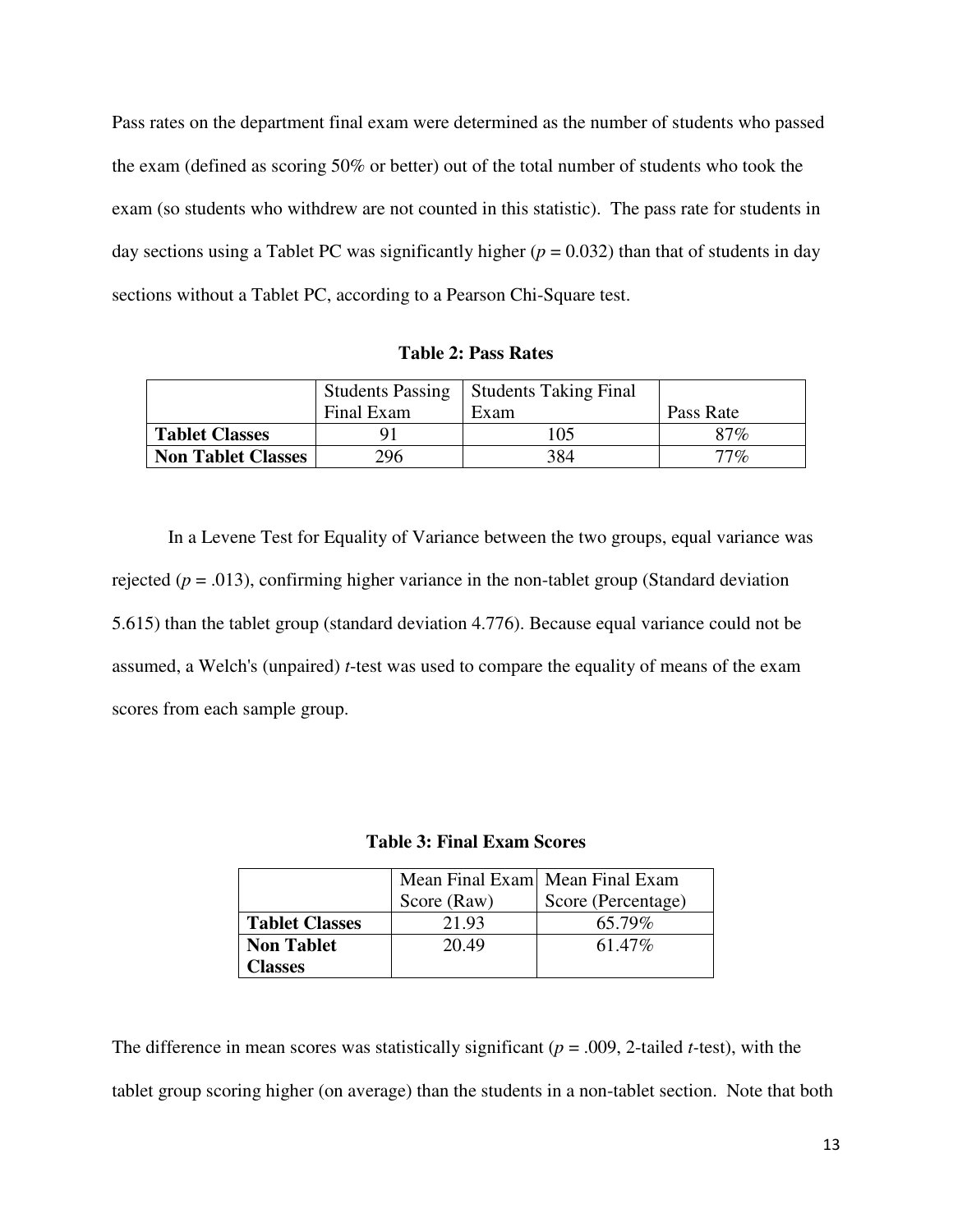of these averages are above the 17 required to pass the exam, and that the mean scores are within 2 questions of each other – so the mean final exam score percentages both fall in the "D" grade range (60-66%). Therefore it remains to be seen whether the differences between experimental and control groups, while statistically significant, are significant in terms of overall student performance in this or future classes.

 Finally, a longitudinal comparison was made between instructors using a Tablet PC in the Spring 2010 semester and those same instructors class results from the previous year  $(n=4)^1$ . This allowed for comparison of an individual instructor's impact on student achievement with and without a Tablet PC and helped isolate the Tablet variable. A Spring-to-Spring comparison was deemed more valid than comparing within the same academic year, because the population of students taking Pre-Calculus varies significantly between Fall and Spring (more repeaters and students who had started their college career in a lower-level math course are enrolled in the Spring sections).

Results of the longitudinal comparison varied greatly by instructor – some instructors experienced higher retention rates but lower exam scores, others slightly (but not significantly) higher exam scores, etc. The wide disparity is difficult to interpret due to the very small sample size and could have been impacted by a number of factors, such as individuals' technology adoption learning curve, variability in groups of students, etc. It is worth noting that the 2010 exam was deemed substantially more difficult than the one given in 2009. That is, in cases where there was general improvement in the mean final exam score once instructors started using

-

 $1$  Only 4 of the instructors from the 6 research study participants taught the same course in the Spring for both years.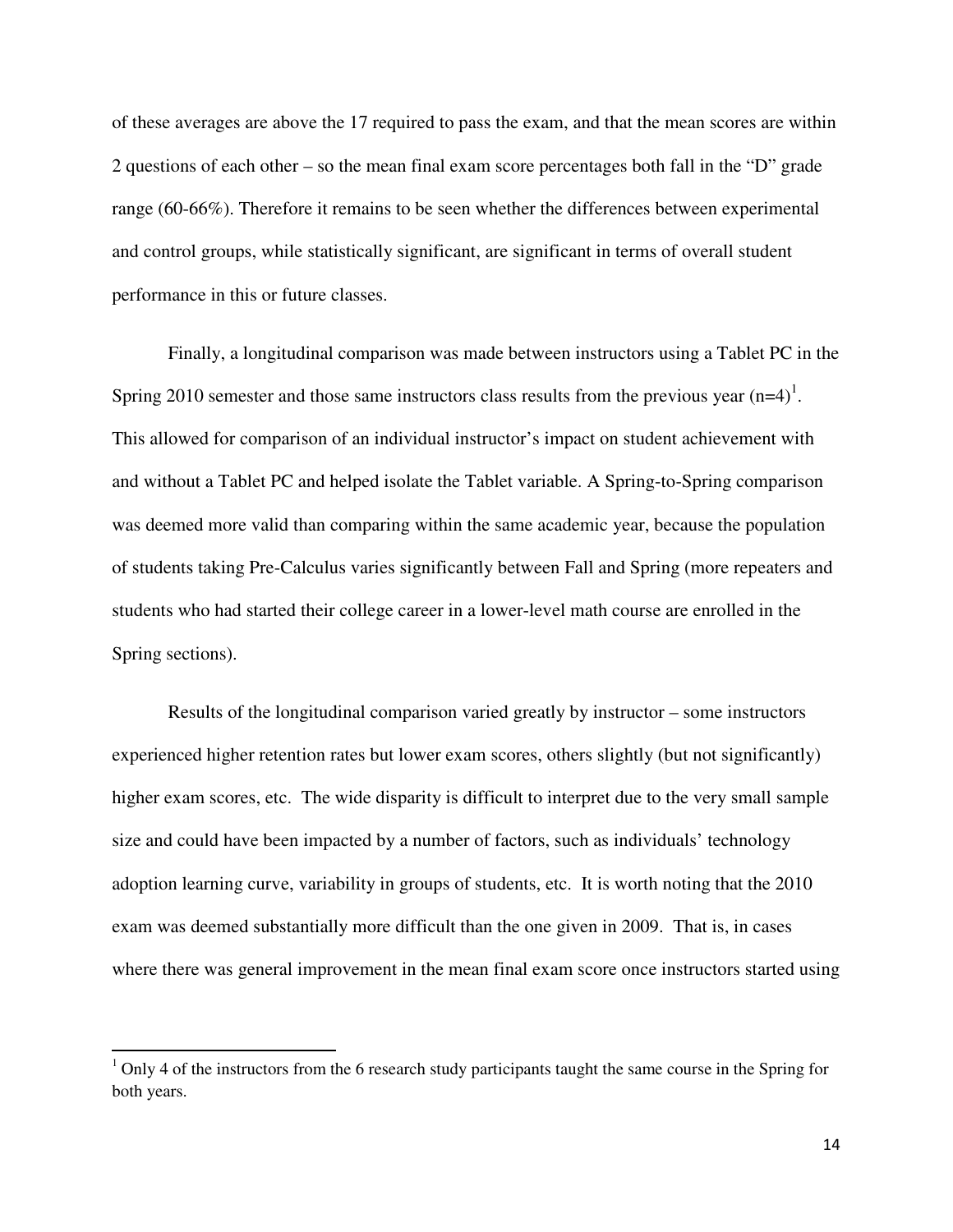a Tablet PC, that improvement was in the face of an overall decrease<sup>2</sup> in the average exam score between the two years.

# **Survey Results**

Additional data was collected via a survey given to all students in a class using a Tablet PC ( $n = 125$ ). These self-reported responses include an indication of the frequency and method students used for accessing Tablet PC-generated materials for the course.



**Figure 1: Responses from students in Tablet PC classes to survey question #1** 

Common themes that emerged from student responses when asked to discuss what they liked or disliked about the use of the Tablet PC in class included the fact that no material is ever lost the way a board gets erased, professors were able to incorporate additional technology into the

 $\frac{2}{3}$  Spring 2009 mean score = 21.85, Spring 2010 mean score = 20.08. Welch's t-test for equality of means yielded a *p*-level of .000.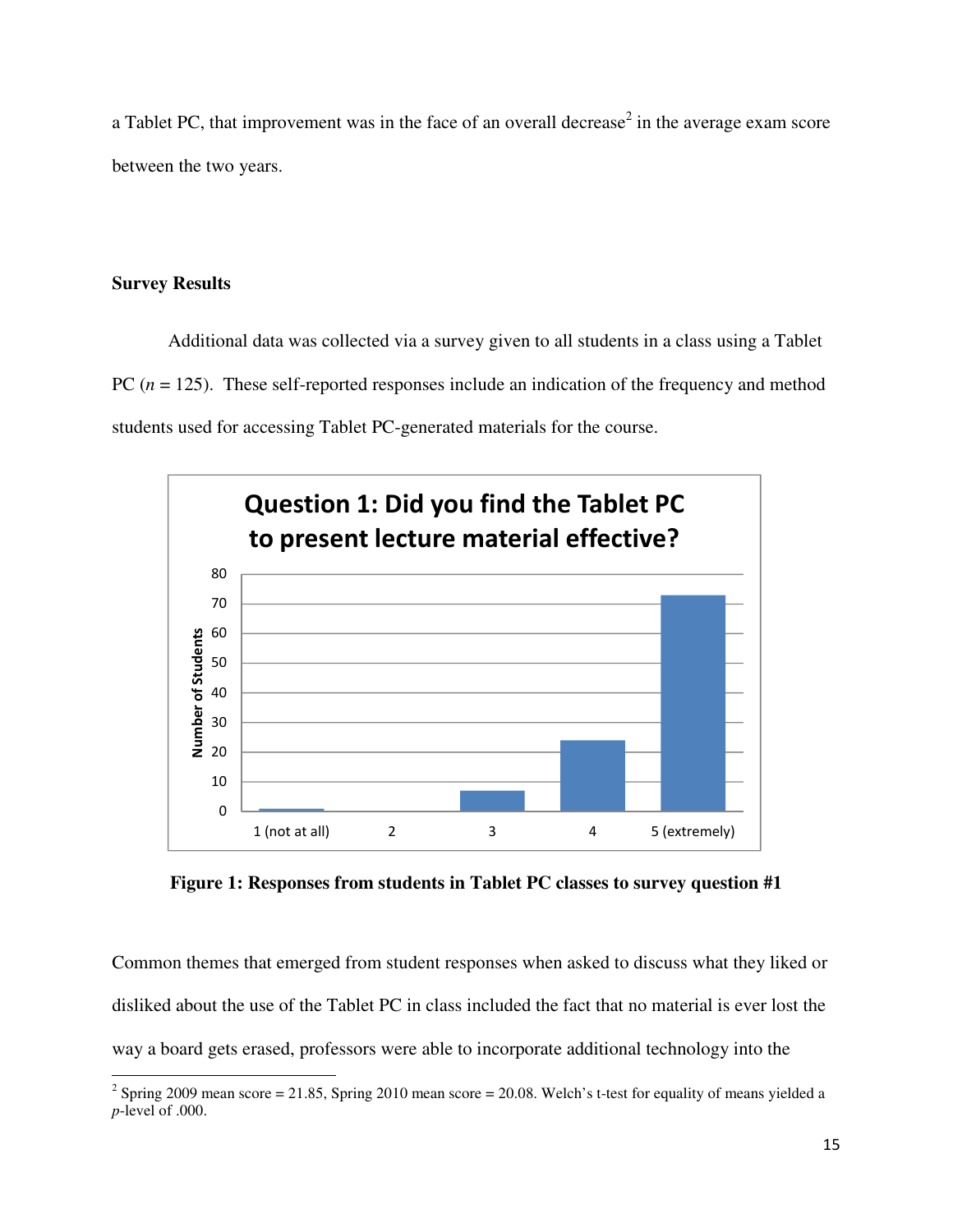lecture & notes (e.g. calculator emulator), and that knowing the materials would be posted after class allowed students to focus more on the discussion at hand without worrying as much about keeping up with taking notes. For many students, this process meant increased engagement with the material during class time but some admitted that they paid less attention since they weren't taking their own notes. Dissatisfaction with Tablet PC use in class largely centered around frustration with technological difficulties; a few students also mentioned discomfort with any new classroom system in general and expressed a preference for more traditional board-writing approach.

Selected student responses to the open-ended survey questions are presented below:

"I liked the fact that it frees you up from writing much notes. In class you can spend more time on listening to what the professor says instead of writing notes and possibly not hearing vital lecture parts. However, in the beginning it gave me, personally, a false pretense that I did not have to take notes and certain times I was not able to follow the steps taken by the professor to reach a certain solution. The tablet notes in combination with side notes you take on your own proved effective in the end."

"I like the fact that I did not have to focus my time writing my own notes. I also like that the tablet allowed professors to face and talk directly towards the students as opposed to facing and talking to the board. The tablet also allows for the centralized point of attention as well as larger text that is easier to see. Only disliked times when professor would have problems getting the tablet to cooperate."

"I also liked the ability to copy and paste problems and etc., it saves a lot of time and is very clear and organized."

"I didn't like using the Tablet PC because the professor is concentrated on technology too much rather than the actual explanation."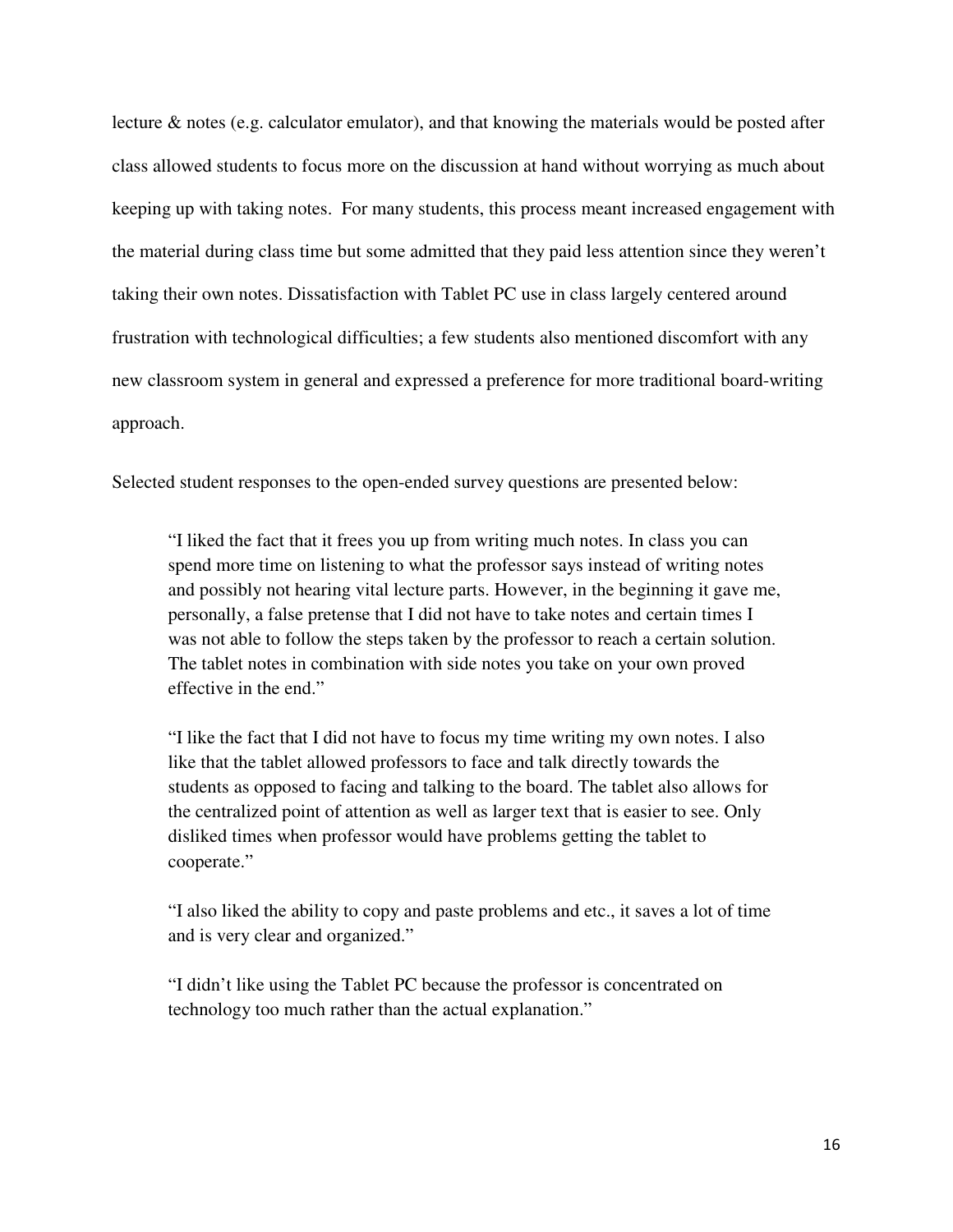The student responses largely matched faculty reports on the benefits and drawbacks. Several students with reservations did suggest that Tablet PC use in classes continue as long as faculty received more training and the "kinks" of the new technology were worked out moving forward.

Students were also asked about their use of materials generated from a Tablet PC:



**Figure 2: Responses from students in Tablet PC classes to survey question #3**

Several students reported printing the class notes to use in their own studying, keeping them alongside their own notes as a supplemental resource or reference from a missed class.

"Because of my sloppy handwriting it was a great resource to use in comparing any ambiguity in my personal notes with the accurate ones posted on Blackboard."

Students also mentioned checking the notes online if they were stuck on a homework problem and wanted to look back at that day's examples. One particularly surprising response (repeated by several students) was the ability to work on homework from anywhere at any time, without needing to have a textbook or notebook with them – since students have their laptops or cell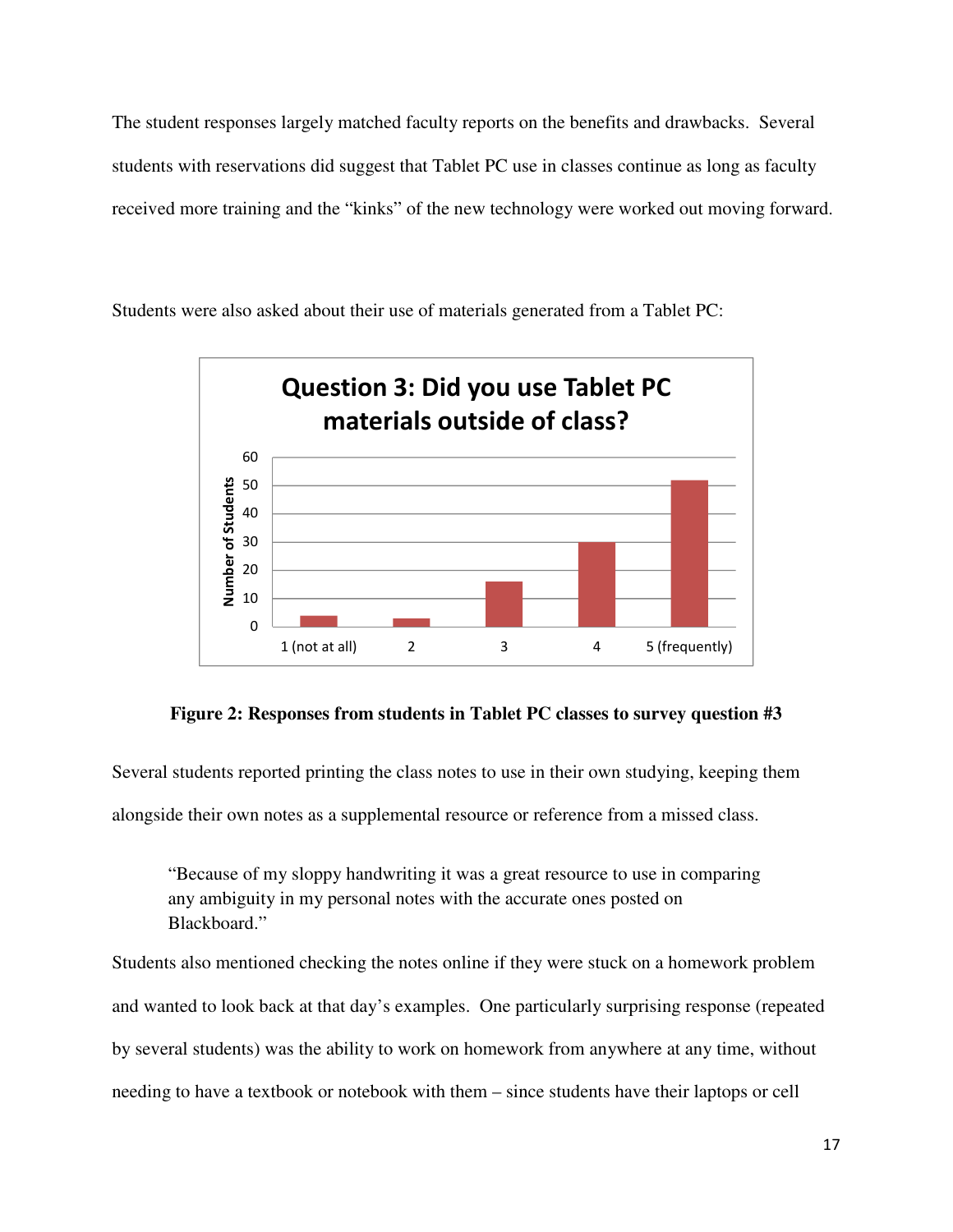phones almost all the time, they mentioned the particular benefit of having tablet notes to go along with the pre-existing online homework system.

"I print out the lecture, go to work and when I have down time I go over it a few times. I also use it when doing homework. I love it that all lectures are saved. If I want to look at the lecture from class 1 I can do it or if I want to see the one from class 3 it is there. The tablet PC is the beginning of how math should be taught. The student can listen without having to write at the same time."

# **Conclusions & Future Research**

In this study of 6 sections of Pre-Calculus courses following a "single-tablet" model, instructor use of a Tablet PC to present material in class was found to improve student retention, pass rates, and average scores on the department standardized final exam. Student and faculty survey responses suggest that increased performance on these assessments may have been partially due to the availability of a PDF record of class notes online; students reported feeling able to pay closer attention during class sessions since they knew notes would be available afterward. It is also possible that having the additional resource of Tablet PC-generated notes available increased the amount of time students spent reviewing or studying course material outside of class, as compared with students in the non-tablet sections. Students and faculty in the study expressed generally positive perceptions of the single-tablet implementation.

The results used for data analysis were restricted to spring semester day sections of a Pre-Calculus course. Typically the spring sections of Pre-Calculus perform somewhat lower than the fall sections, since students taking Pre-Calculus in the spring either failed it in the fall and are repeating the course or started the fall semester in a College Algebra course, indicating a weaker high school mathematics background than those students who enroll in Pre-Calculus in the fall semester. Additionally, analysis of performance over the past five years suggests that students in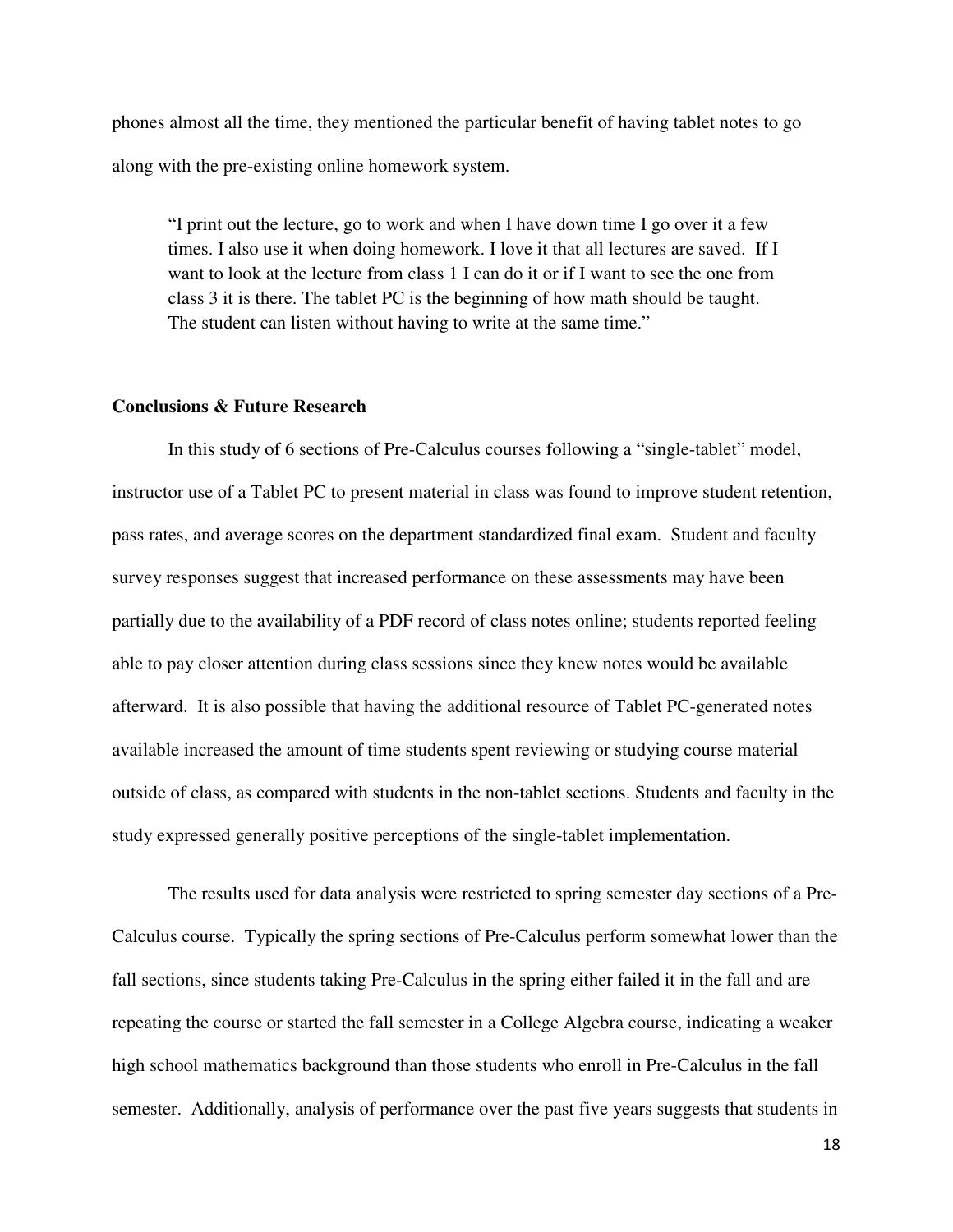evening sections tend to exhibit both higher withdrawal rates and lower pass rates than students in day sections. This may be attributable to several factors such as differences in mathematical background between returning and traditional college students, workload and other responsibilities for students attending school in the evening, etc. In the future, it would be interesting to compare fall semester performance, or to more fully explore the different impact of technology adoption on different student groups (e.g. in day vs. evening sections) in a larger study. An additional topic for study is whether there is any link between the benefits students gain from Tablet PC use and the implementation of an online homework system or other technological tools. Anecdotally, it seems that students appear to appreciate the use of a Tablet PC more when other portions of a course are already happening in an online environment.

A further limitation on the generalization of our results relates to instructor selection. The participants in this study were chosen on a volunteer basis and so present a naturally selfselecting group of engaged teachers interested in improving their teaching. However, volunteers were not initially told about the Tablet PC incorporation in the experiment and so did not specifically self-select on the basis of technological proficiency. As with any new teaching approach or technology adoption, there is a learning curve for each individual faculty member in mastering the new approach and incorporating it fluidly in their classroom practice. Based on difficulties that some instructors experienced in adapting to the Tablet PC technology, it is recommended that any further roll-out of such technology be on a voluntary basis rather than mandated department-wide. While students responded quite positively to the use of Tablet PCs in class and to the ability to view the notes online afterwards, when the instructor had a hard time getting the technology to work or felt awkward using it, that difficulty was reflected in student survey responses about the Tablet PC's usefulness.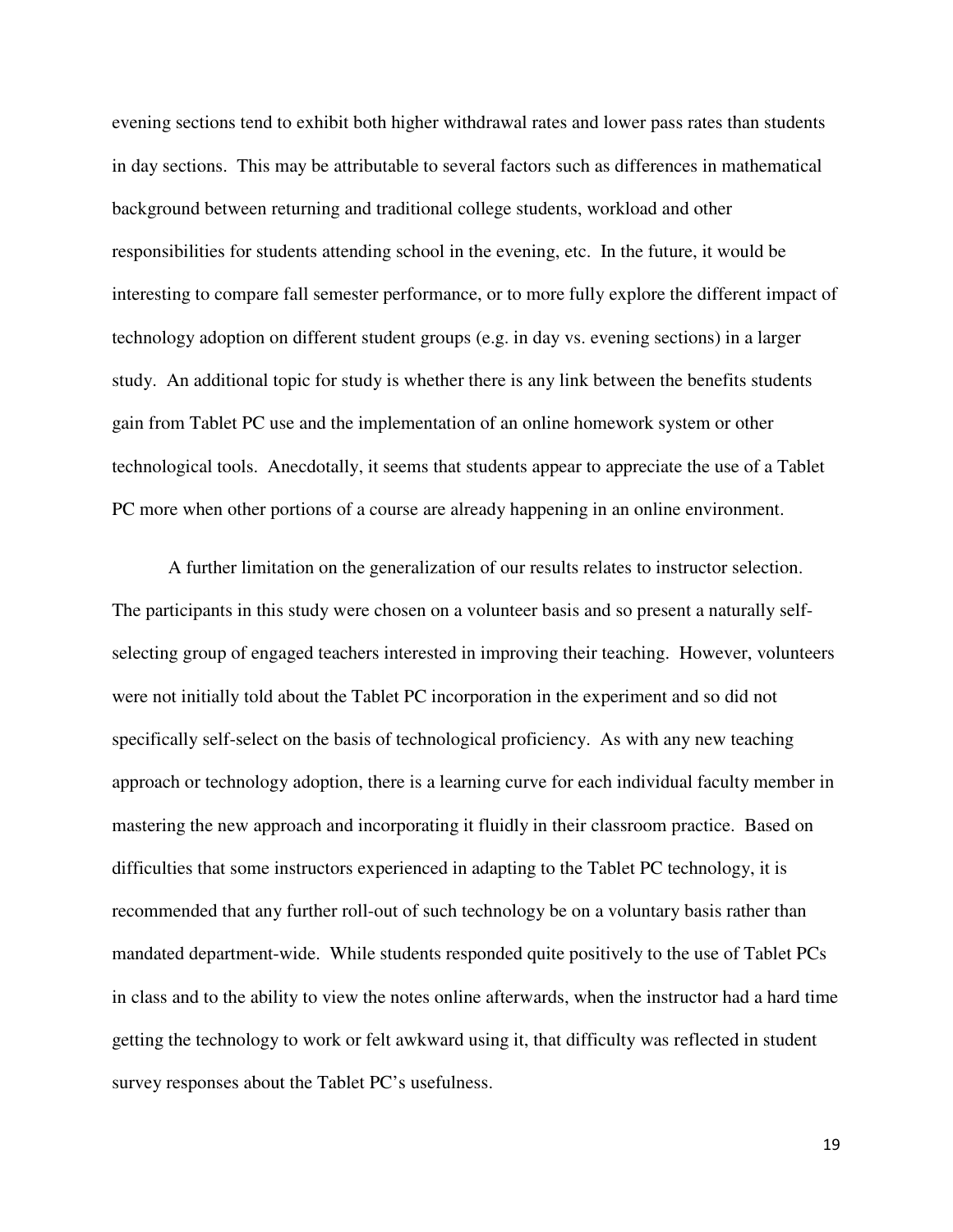Given the improvements in student performance identified in what was most instructors' first semester using a Tablet PC, it would be interesting to continue the study over a longer period of time to see if increased instructor familiarity with the new technology helps mitigate some of the downsides and enhance student understanding and achievement. Areas of exploration include refining some of the software implementation difficulties and exploring incorporation of more advanced technologies, especially those for visualization (math applets, wolfram alpha demonstrations, use of excel for statistical analysis, etc) or for increased student participation.

# **References**

- Anderson, R., Anderson, R., Simon, B., Wolfman, S.A., VanDeGrift, T., & Yasuhara, K. (2004). Experiences with a tablet PC based lecture presentation system in computer science course, *Proceedings of the 35th SIGCSE Technical Symposium on Computer Science Education*, 56-60.
- Berque, D., Bonebright, T., & Whitesell, M. (2004). Using pen-based computers across the computer science curriculum*, Proceedings of the 35th SIGCSE Technology Symposium on Computer Science Education*, 61-65.
- Brophy, S. & Walker, G. (2005). Case study of the pedagogical impact of tablet PCs as a presentation medium in large-scale engineering classrooms, *Proceedings of the ASEE*.
- Carruthers, C. (2011). A collaborative pen-based PC workspace for teaching and learning mathematics, *Proceedings of the Second North American GeoGebra Conference, GeoGebra-NA2011.* June 17-18, 2011, Toronto, Ontario: University of Toronto, 41-45.
- Cox, J. R. & Rogers, J. W. (2005). Tablet PC's: Are they the next technopedagogical fad?, *Journal of College Science Teaching*, *34*, 7.
- DiGiorgio, A. (2003). Florida school participates in the tablet PC pilot program, *Transforming Education Through Technology Journal*, *31*, 10.
- Donovan, D. & Loch, B. (2012). Closing the feedback loop: engaging students in large first-year mathematics test revision sessions using pen-enabled screens. *International Journal of Mathematical Education in Science and Technology, 43*(1)*,* 1-13.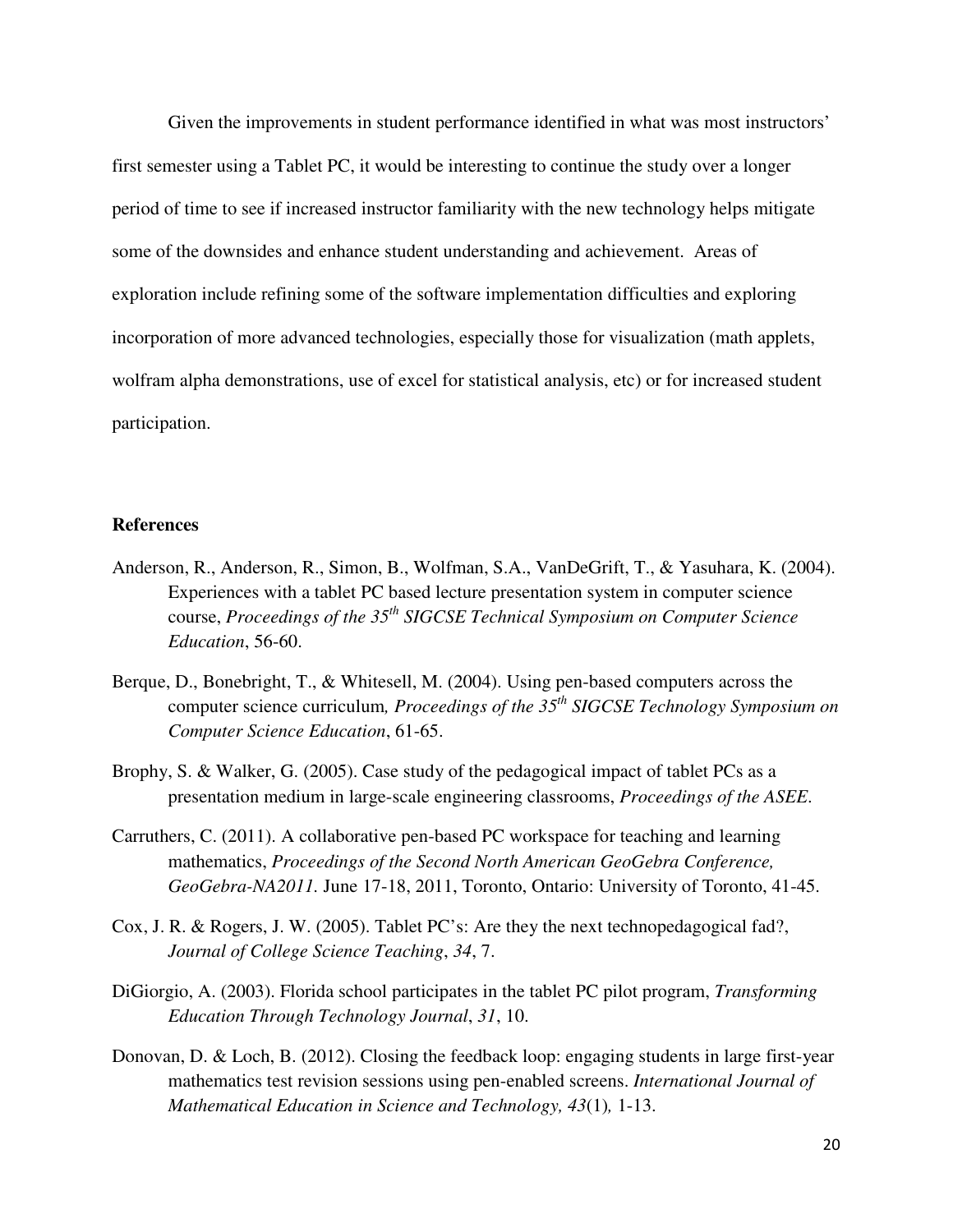- Ellington, A. J., Wilson, J. H., & Nugent, J. S. (2011). Use of tablet PCs to enhance instruction and promote group collaboration in a course to prepare future mathematics specialists. *Mathematics and Computer Education*, *45*(2), 91-105.
- Filer, K., Tront, J., Scales, G., & Olsen, D. (2008). The Tablet PC as a catalyst for pedagogical innovation and improvement in higher education, *Conference Proceeding at Asia-Pacific Educational Research Association Conference,* Singapore, November 26-28, 2008.
- Fister, K. R. & McCarthy, M. L. (2008). Mathematics instruction and the tablet PC, *International Journal of Mathematical Education in Science and Technology*, *39*(3), 285-292.
- Galligan, L., Loch, B., McDonald, C., & Taylor, J. (2010). The use of the tablet and related technologies in mathematics teaching, *Australian Senior Mathematics Journal*, *24*(1), 38- 51.
- Gorgievski, N., Stroud, R., Truxaw, M., & DeFranco, T. (2005). Tablet PC: A preliminary report on a tool for teaching calculus, *International Journal for Technology in Mathematics Education*, *12*(3), 95 – 102.
- Gupta, M. L. (2009). Using emerging technologies to promote student engagement and learning in agricultural mathematics, *The International Journal of Learning*, *16*(10), 497-507.
- Hawkes, M. & Hategekimana, C. (2009). Impacts of the mobile computing on student learning in the university: A comparison of course assessment data, *Journal of Educational Technology Systems*, *38*(1), 63-74.
- Hieb, J. & Ralston, P. (2010). Tablet PCs in engineering mathematics courses at the J.B. Speed School of Engineering, *International Journal of Mathematics Education in Science and Technology*, *41*(4), 487-500.
- Kraushaar, J. M., Cittenden, T., & Novak, D. (2008). A descriptive study of perceived and actual PC use by undergraduate students in a traditional lecture-based graphical modeling class in R. Reed & D. Berque, & J. Prey (Eds.), *The Impact of Tablet PCs and Pen-based Technology on Education* (81-88). West Lafayette, Indiana: Purdue University Press.
- Lim, K.Y. (2011). What does the tablet PC mean to you? A phenomenological research. *Innovations in Education and Teaching International, 48*(3), 323-333.
- Lohani, V., Castles, R., Johri, A., Spangler, D., & Kibler, D. (2008). Analysis of Tablet PC based learning experiences in freshman to junior level engineering courses, *Proceedings of the ASEE National Conference*. June 22-25, 2008, Pittsburgh, Pennsylvania. 1-18.
- Mock, K. (2004). Teaching with tablet PCs, *The Sixth Northwest Consortium for Computing Sciences in Colleges*. Salem, Oregon.